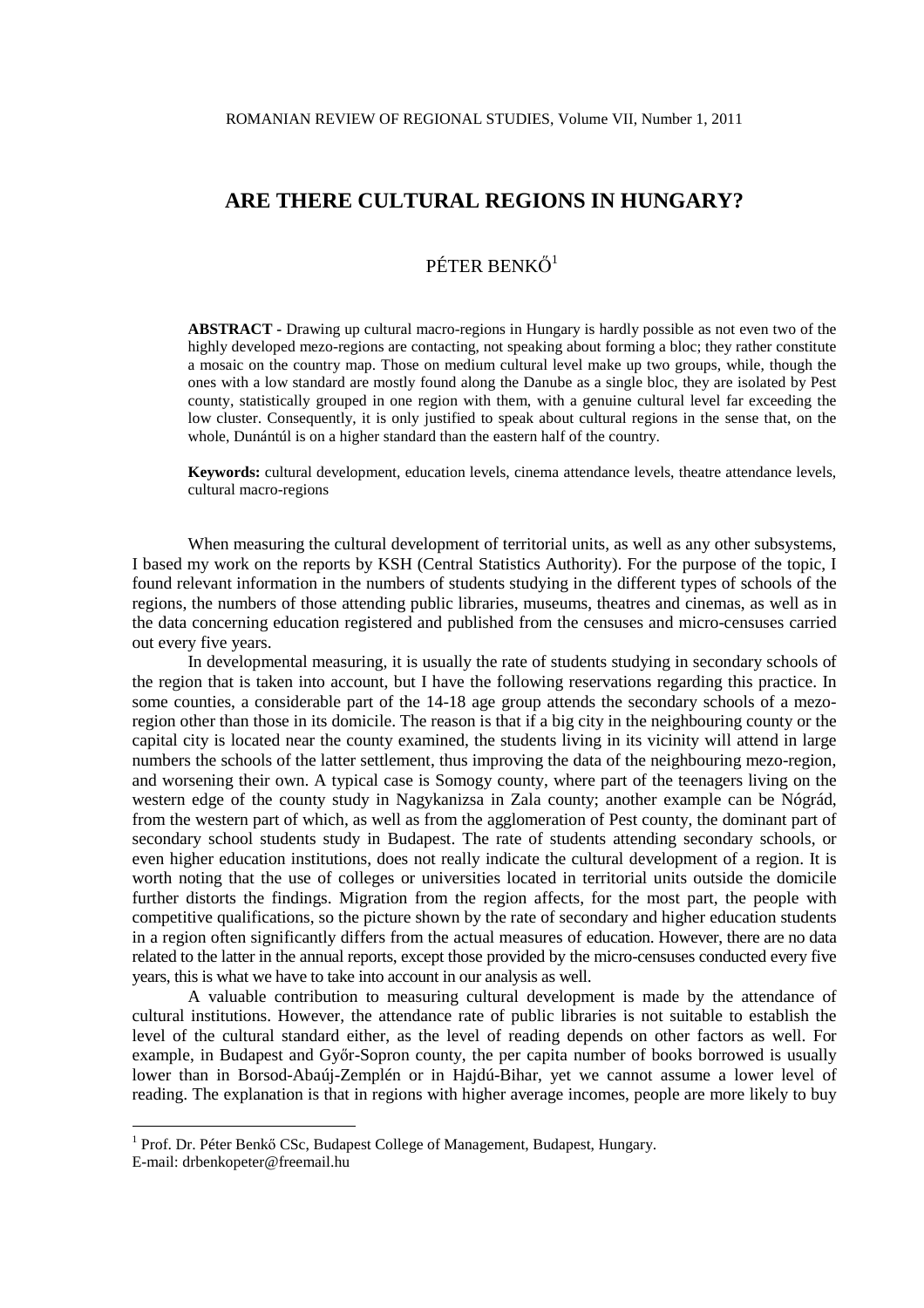## PÉTER BENKŐ

books, and thus find access to reading. Added to this, it is also the higher frequency of internet use. Due to the above, I have also disregarded statistics of library attendance. On museums, although there are some data available in KSH yearbooks, they have a definitely promotional character and do not reflect the degree of interest really shown by the population of the given region. Therefore, what is left is the theatre and cinema attendance rates, though, as it will be seen, they are not problem free either.

 Therefore, I took into consideration the census and micro-census findings when measuring education levels. For a given mezo-region, I added up the figures of those with primary, secondary and higher qualifications and I used this aggregate figure for establishing a rating concerning the counties. I registered the specific ratings of theatre and cinema attendance annually, and made a ten-year summary, similarly to the above. For my findings, see the following table:

|                         | Education*        |                  |                   |                  | <b>Cinema</b><br>attendance** |                  |                   |                  | <b>Theatre</b><br>attendance*** |                  |                   | <b>Total</b>    |                   |                 |                  |                 |
|-------------------------|-------------------|------------------|-------------------|------------------|-------------------------------|------------------|-------------------|------------------|---------------------------------|------------------|-------------------|-----------------|-------------------|-----------------|------------------|-----------------|
| <b>Territorial unit</b> | 90                | 96               | 01                | 06               | 90-99                         |                  | $00 - 09$         |                  | 90-99                           |                  | $00 - 09$         |                 | 90-99             |                 | $00 - 09$        |                 |
| 1 Bp capital            | 1.                | 320              | 1.                | 366              | 1.                            | 10               | 1.                | 10               | 1.                              | 10               | 1.                | 10              | 1.                | $\overline{3}$  | $\overline{1}$ . | $\overline{3}$  |
| 2 Baranya cy            | 5.                | 243              | 8.                | 278              | 6.                            | 68               | $\overline{4}$ .  | $\overline{45}$  | 7.                              | $\overline{73}$  | $\overline{3}$ .  | $\overline{47}$ | $\overline{4}$ .  | 18              | $\overline{4}$ . | 15              |
| 3 Bács-Kiskun cy        | 18.               | 218              | 19.               | 257              | 10.                           | 101              | 10.               | 102              | 11.                             | 109              | 13.               | 121             | 13.               | 39              | 15.              | 42              |
| 4 Békés cy              | 16.               | 221              | 18.               | 258              | 11.                           | 109              | 14.               | 136              | 14.                             | 139              | 16.               | 154             | 15.               | 41              | 18.              | 48              |
| 5 Borsod-Abaúj-Z cy     | 10.               | 235              | 13.               | 270              | 18.                           | 175              | 9.                | 91               | 12.                             | 117              | $\overline{9}$ .  | 94              | 14.               | 40              | 10.              | 31              |
| 6 Csongrád cy           | 3.                | 246              | 3.                | 289              | 2.                            | 26               | 2.                | 22               | 5.                              | 57               | 7.                | 79              | 3.                | 10              | 3.               | 12              |
| 7 Fejér cy              | 7.                | 240              | $\overline{5}$ .  | 281              | 14.                           | 134              | $\overline{5}$ .  | $\overline{48}$  | $\overline{8}$ .                | $\overline{75}$  | $\overline{10}$ . | $\overline{98}$ | $\overline{8}$ .  | $\overline{29}$ | $\overline{5}$ . | 20              |
| 8 Győr-Moson-S cy       | 2.                | 255              | 2.                | 293              | 4.                            | 48               | 3.                | 29               | 2.                              | 26               | 2.                | 20              | 2.                | 8               | 2.               | $\overline{7}$  |
| 9 Hajdú-Bihar cy        | $\overline{12}$ . | $\overline{232}$ | 11.               | $\overline{272}$ | $\overline{7}$ .              | $\overline{79}$  | 6.                | 66               | 10.                             | $\overline{97}$  | $\overline{12}$ . | 112             | 9.                | $\overline{29}$ | 9.               | 29              |
| 10 Heves cy             | 13.               | $\overline{226}$ | 10.               | $\overline{273}$ | 9.                            | 100              | $\overline{16}$ . | 156              | $\overline{9}$ .                | 83               | $\overline{11}$ . | 107             | 10.               | $\overline{31}$ | 12.              | $\overline{37}$ |
| 11 Jász-N-Sz cy         | 17.               | $\overline{220}$ | 17                | $\overline{261}$ | $\overline{17}$ .             | 151              | 13.               | 136              | 13.                             | $\overline{127}$ | $\overline{8}$ .  | 85              | $\overline{17}$ . | $\overline{47}$ | 13.              | $\overline{38}$ |
| 12 Komárom-E cy         | 6.                | 241              | 7.                | 280              | 13.                           | 131              | 18.               | 164              | 18.                             | 177              | 17.               | 172             | 12.               | 37              | 14.              | 42              |
| 13 Nógrád cy            | 19.               | 216              | 16.               | 261              | 12.                           | 121              | 17.               | 162              | 19.                             | 195              | 19.               | 194             | 19.               | 50              | 20.              | 52              |
| 14 Pest cy              | 9.                | 235              | $\overline{4}$ .  | 287              | 20.                           | 197              | 20.               | 200              | 20.                             | 195              | 20.               | 196             | 18.               | 49              | 16.              | 44              |
| 15 Somogy cy            | 15.               | $\overline{225}$ | 15.               | $\overline{261}$ | 16.                           | $\overline{141}$ | $\overline{15}$ . | $\overline{145}$ | $\overline{6}$ .                | $\overline{64}$  | $\overline{6}$ .  | 71              | $\overline{11}$ . | $\overline{37}$ | 11.              | 36              |
| 16 Szabolcs-Sz-B cy     | 20.               | 212              | 20.               | 254              | 19.                           | 182              | 11.               | 128              | 16.                             | 147              | 15.               | 142             | 20.               | 51              | 17.              | 46              |
| 17 Tolna cy             | 14.               | 225              | 14.               | 262              | 15.                           | 139              | 19.               | 177              | 17.                             | 166              | 18.               | 175             | 16.               | 46              | 19.              | 51              |
| 18 Vas cy               | 4.                | 245              | 6.                | 280              | $\overline{5}$ .              | 54               | $\overline{7}$ .  | 68               | $\overline{15}$ .               | 144              | 14.               | 130             | $\overline{7}$ .  | 24              | 8.               | 27              |
| 19 Veszprém cy          | 8.                | 239              | 9.                | 276              | 8.                            | 88               | 12.               | 131              | 3.                              | 41               | 5.                | 54              | 6.                | 19              | 7.               | 26              |
| 20 Zala cy              | 11.               | 233              | $\overline{12}$ . | 271              | $\overline{3}$ .              | $\overline{42}$  | $\overline{8}$ .  | 84               | $\overline{4}$ .                | 48               | $\overline{4}$ .  | $\overline{51}$ | 5.                | 18              | 6.               | 24              |

**Table 1.** *Average rating of the cultural development of mezo-regions between 1990 and 2009* 

\* Order of accumulated rates of primary, secondary and higher education graduates, based on current censuses and micro-censuses.

\*\* Aggregate territorial rating of annual cinema attendance per 100 inhabitants.

\*\*\* Aggregate territorial rating of annual theatre attendance per 100 inhabitants.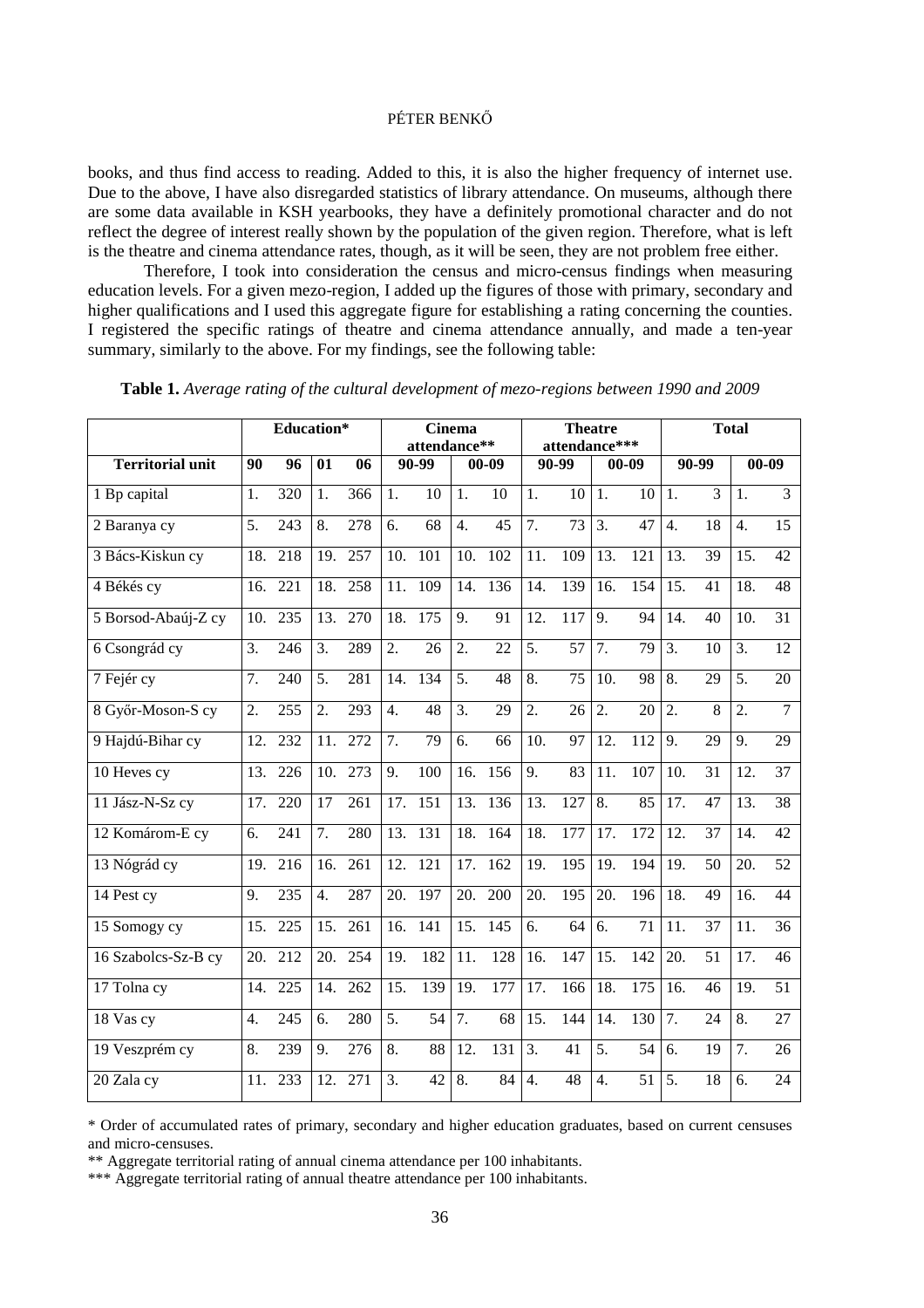In analysing the average qualification levels of the population on the different mezo-regions, I came to the following conclusion (see Figure 1). In the 1990s, a highly educated macro-region takes shape in north-west-Dunántúl, one with medium qualification levels can be found along the former heavy industrial axis (Veszprém-Borsod), and a macro-region with low education is found to the south-east of the above. Inequalities observed in education levels show an approximate synchronism with the differences in global development between the regions. However, there are two counties that show significant differences not only compared to their general development in the 1990s, but also in the sense that they emerge over their backward environment like an island. These are Baranya (2.) and Csongrád (6.). Their common characteristic is that their county seats house the oldest and largest higher education institutions in the countryside, which primarily increases the education levels of the county's population. In addition, their global development also rated them among the leading counties during the Kádár era. Baranya, as a former centre of heavy industry and agriculture, was the fifth most developed middle-level unit of public administration as late as 1990 (Benkő, 2008:402), while Csongrád, as a centre of the exploitation of hydrocarbons, was topping the list in the 1980, in terms of specific national income, surmounting even the capital city (estimations by János Rechnitzer and Mihály Lados, 1988:46). The two counties were not only 'producing', but, in the past century, they were also keeping large numbers of highly qualified workers.



**Figure 1**. *Average education levels of mezo-regions in 1990 and 1995*  (Note: For the names of counties by numbers, see Table 1)

 Certain changes occurred during the years following the millennium: the region with high levels of qualification became the centre of the country as Fejér (7.) and Pest (14.) counties showed robust dynamics of development in the 1990s (see Figure 2). The specific value production of Fejér county moved ahead from the 13<sup>th</sup> place in 1985 to the 2nd in 1997, thus becoming the best county. Pest county moved from the 18th place in the rating of mezo-regions to the 6th place by the turn of the millennium. On the contrary, Baranya declined from 7th place in 1975 to 11th by the turn of the millennium, so it was not able to keep a considerable part of its highly qualified labour force, while the average education levels of its population fell into the middle range. On the other hand, Csongrád county was able to keep its 'bronze medal' in the area of education levels, in spite of falling back to 10th place in terms of specific GDP by the turn of the millennium (Table 1). The following two factors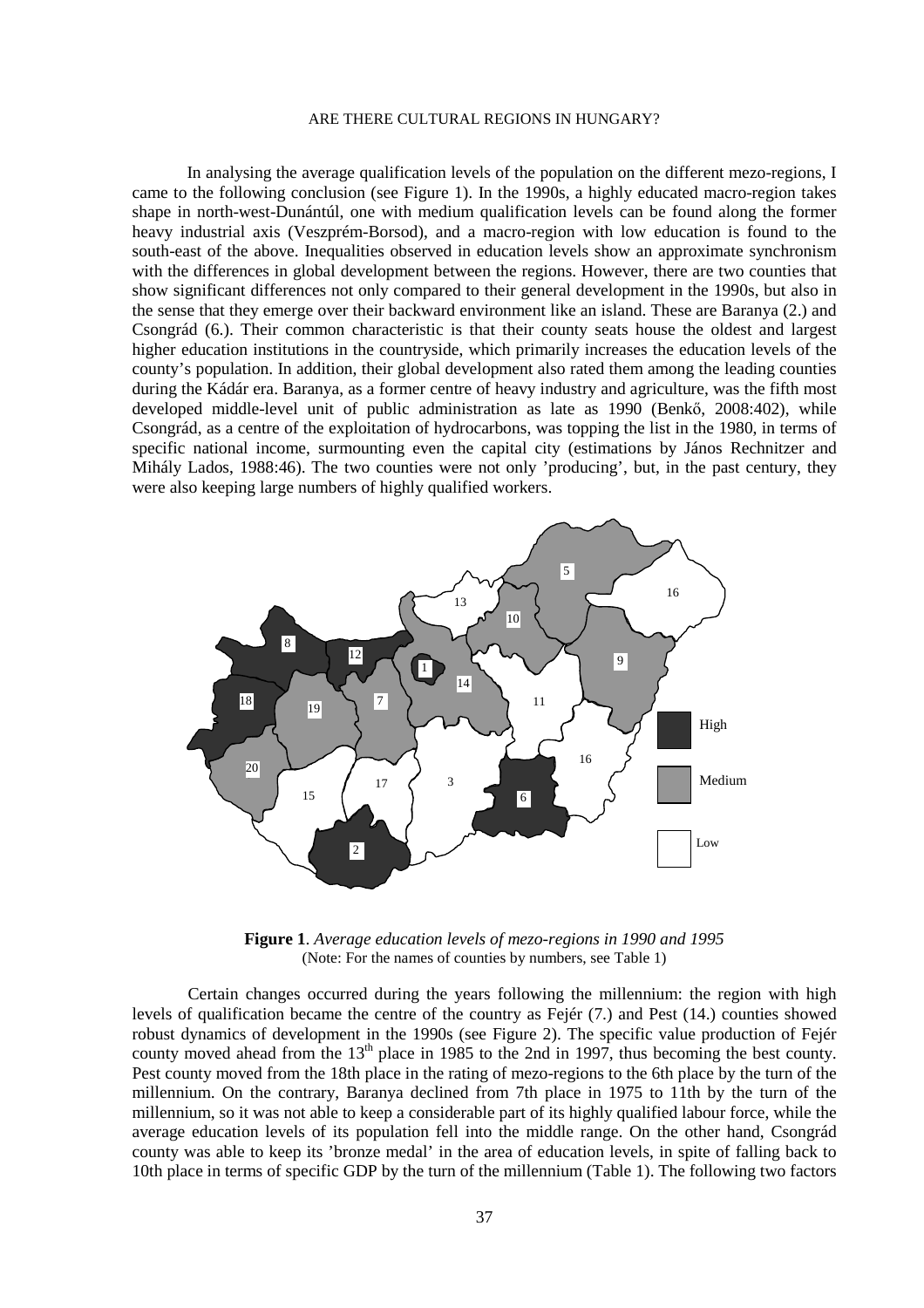### PÉTER BENKŐ

must have played part in the latter achievement: the university and the research institutes of Szeged were significantly expanded and, though on a smaller scale, the city remained the centre of Hungary's crude oil production.



**Figure 2.** *Average education levels of mezo-regions in 2001 and 2006* (Note: For the names of counties by numbers, see Table 1)

 The territorial inequalities of cinema attendance over the 1990s show a different picture than the education levels (Figure 3). Here, the advantage of the west-Hungarian region can be seen more clearly, aside from the fact that in the two 'island' counties, Csongrád (6.) and Baranya (2.), the effects of the attractions, also contributing to the high levels of education, can also be felt in this respect. In the western region, it was the dynamic development following the transition, while in the case of the two southern counties, it was the former higher standard of living that played a decisive role in this development. Low cinema attendance rates are characteristic of the counties located along the Somogy-Szabolcs (15-16) depression axis. The only exception from the latter is Pest county, which, despite its dynamic growth, is shown by the statistics to be lagging far behind. Of course, it would be wrong to assume that people in this county do not go to the cinema. What we need to know is that the statistics registers the amount of cinema tickets sold in a region, and not the cinema attendance frequencies of the population of a given region. In other words, the residents of the agglomeration mostly go to the cinema in the capital.

Following the transition, the spatial distribution of specific cinema attendance went through a considerable alteration. The formerly established macro-regions ceased to exist and the arrangement of the counties became more mosaic-like (Figure 4). Counties with the largest cities took the lead or kept their position at the top, among them Győr-Moson-Sopron (8.), Baranya (2.), Csongrád (6.), Hajdú-Bihar (9.) and Borsod-Abaúj-Zemplén (5.). This means all the places where large crowds of young people with purchasing power and the cinemas are concentrated. Changes in the economic situation, as a motivating factor, can only be detected in few regions, e.g. in Fejér (7.) and Szabolcs-Szatmár-Bereg (16.) in the positive sense, and in Zala (20.), Nógrád (13.) and Heves (10.) as a negative influence.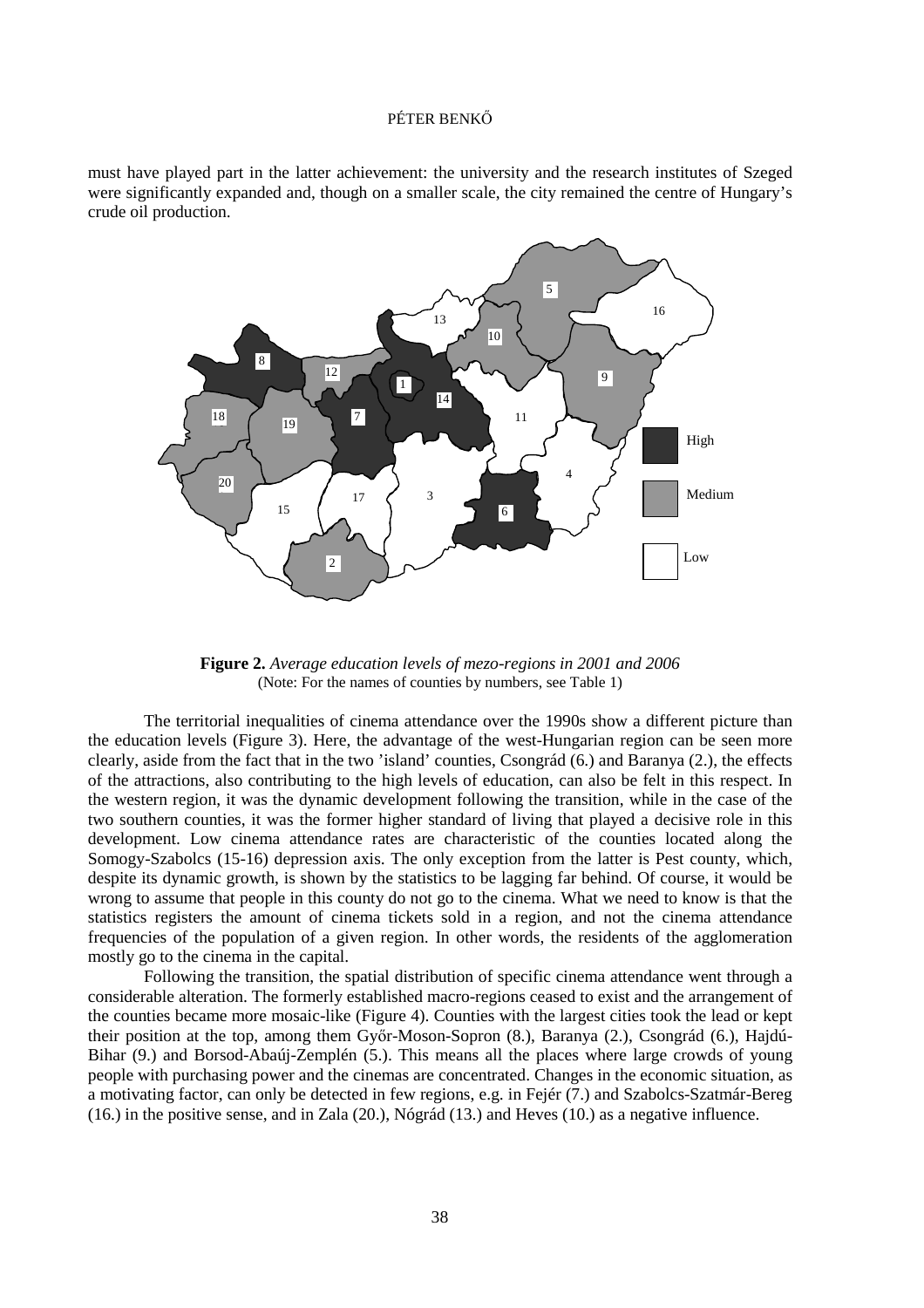

**Figure 3.** *Average cinema attendance levels of mezo-regions between 1990 and 1999*  (Note: For the names of counties by numbers, see Table 1)



**Figure 4.** *Average cinema attendance levels of mezo-regions between 2000 and 2009* (Note: For the names of counties by numbers, see Table 1)

The regional distribution of specific theatre attendance in the '90s is similar to cinema attendance, i.e. the western part of Dunántúl (except Vas county – 18.) and Csongrád county (6.) stood out in this respect as well (Figure 5). Counties with lower theatrical culture – typically smaller counties – are located sporadically, on the peripheries of the country (Pest county, 14., shows a picture similar to cinema attendance). The frequency of theatre attendance is, of course, also dependent on the local supply, as only half of the counties possess two or more theatres (save open-air and alternative theatres), and the frequency of performances is also very different. Certainly, supply also depends on demand, as behind the rarely used stages there lies the lack of interest.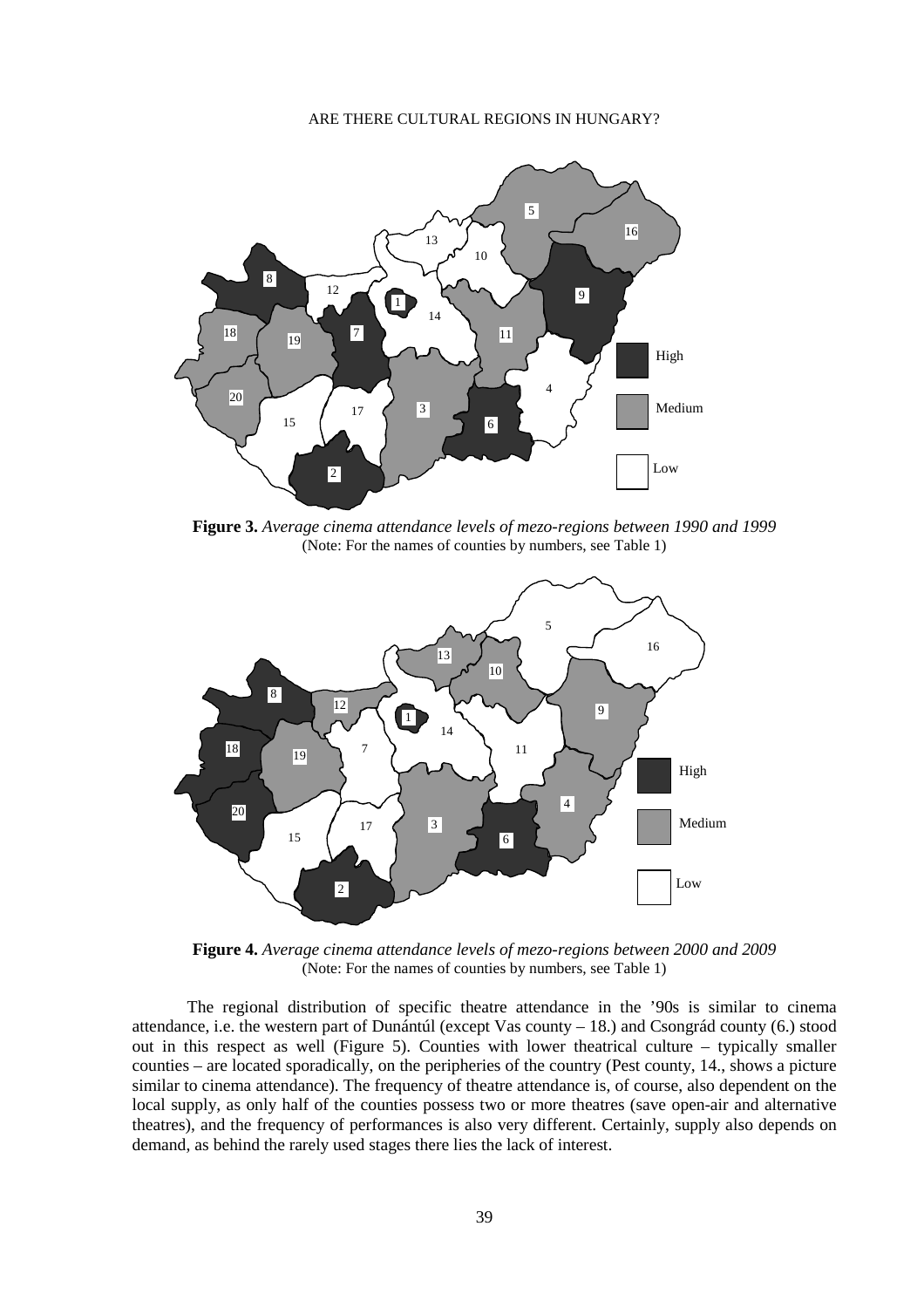

**Figure 5.** *Average theatre attendance levels of mezo-regions between 1990 and 1999* (Note: For the names of counties by numbers, see Table 1)

The regionality of theatrical culture somewhat changed after the turn of the millennium (Figure 6). First of all, a compact south-west Dunántúl macro-region emerged, with high levels of theatre attendance. Behind the process, we can find Csongrád county (6.) switching category, which can be explained by the worsening of earnings in the mezo-region (young people still go to the cinema, but adults can no longer meet theatre ticket prices). The macro-region with medium attendance is made up, with a single exception, by a continual chain of counties along the Tisza. Low attendance levels are represented by a few mezo-regions with peripheral location (Vas 18., Tolna 17., Békés 4. and Szabolcs-Szatmár-Bereg 16.). They include counties falling within the cultural reach of the capital (Komárom-Esztergom, Nógrád, Pest – 12-14), where the frequency of theatre attendance is not as low as we might assume based on the statistics, as part of the population attend the theatres of the capital city.



**Figure 6.** *Average theatre attendance levels of mezo-regions between 2000 and 2009* (Note: For the names of counties by numbers, see Table 1)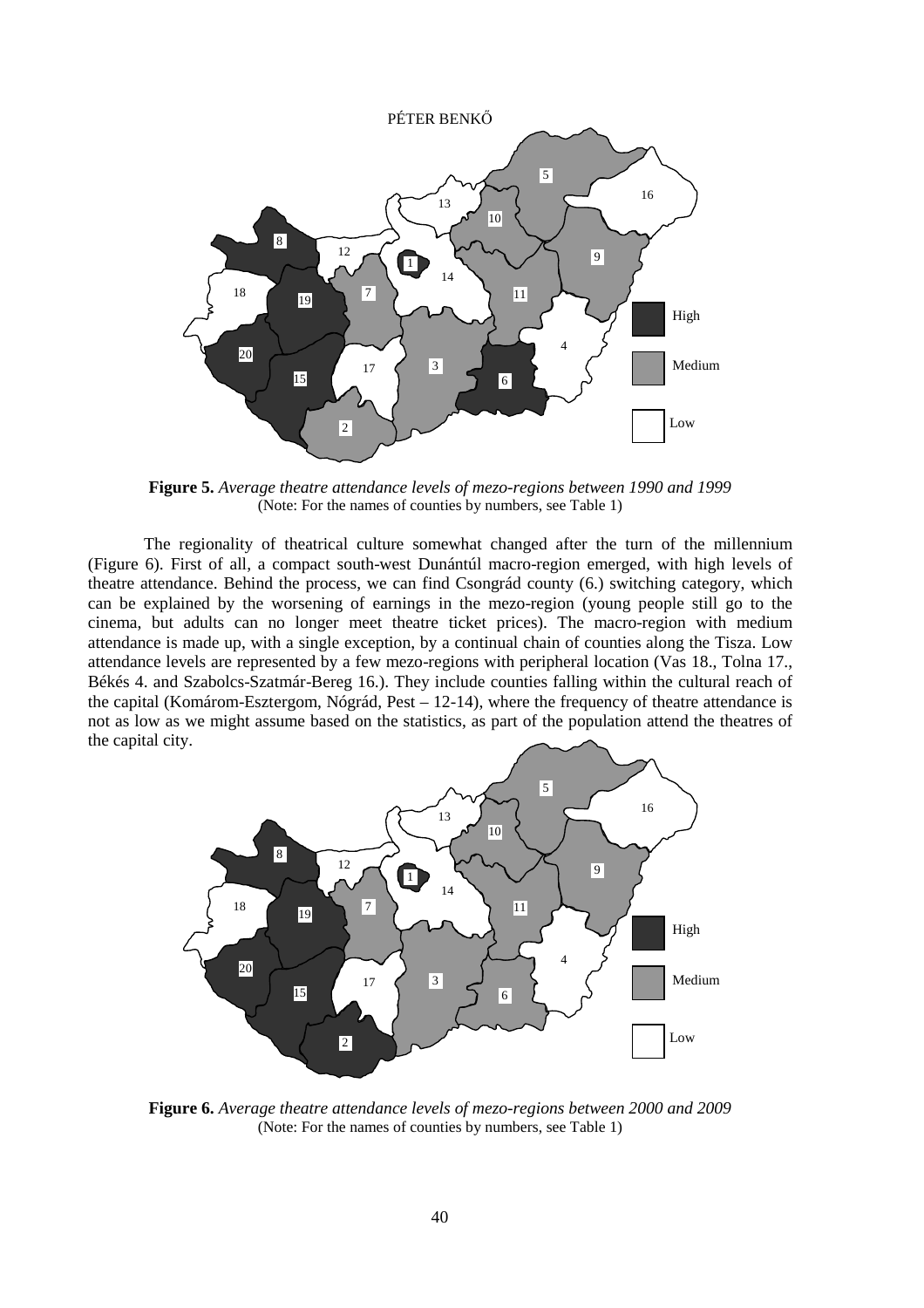If we take the average of the three elements of cultural development, we arrive at general education, the regionality of which shows the following picture in the 1990s (Figure 7). High standards are represented, besides the capital, by the regions of west and central Dunántúl, as they occupy the more favourable positions in economic development as well. Baranya (2.) and Csongrád (6.) belong to the medium category according to the latter measure, but, as I have indicated, they possess the largest universities of the countryside, that is why they produce higher cultural standards than their economic development suggests. The above statement concerning the medium category is true of Heves (10.) and Hajdú-Bihar (9.) counties that stand out from the rather low developmental standard and the similarly low cultural standard of the larger part of eastern Hungary.



**Figure 7.** *Average cultural development levels of mezo-regions between 1990 and 1999* (Note: For the names of counties by numbers, see Table 1)



**Figure 8.** *Average cultural development levels of mezo-regions between 2000 and 2009* (Note: For the names of counties by numbers, see Table 1)